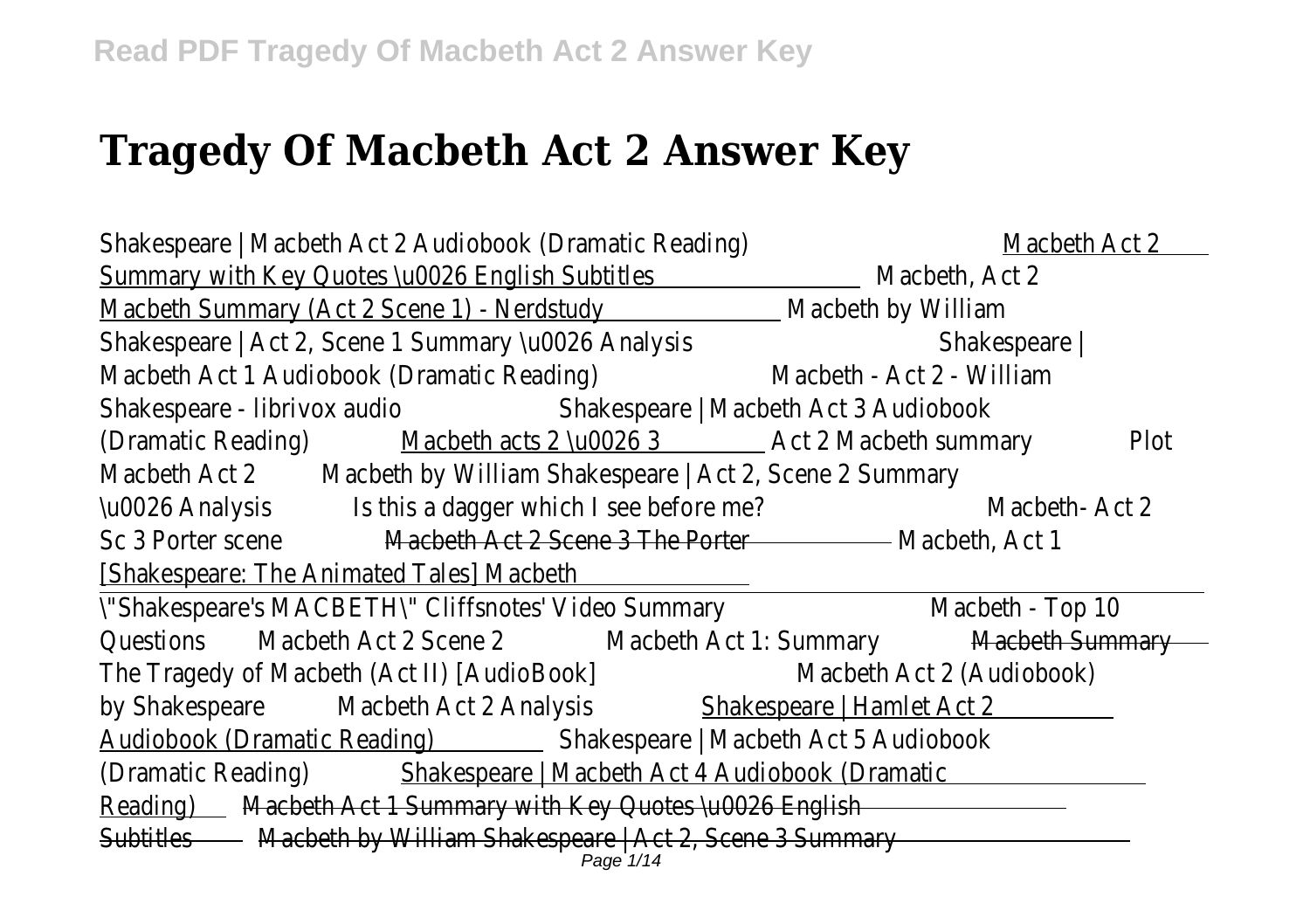\u0026 Analysis Tragedy Of Macbeth Act 2 Act 2, Scene 2 Lady Macbeth waits fitfully for Macbeth to return from killing Duncan. Upon hearing a noise within, she worries that the bodyguards have awakened before Macbeth has had a chance to plant the evidence on them. Macbeth enters, still carrying the bloody daggers with which he killed Duncan.

Macbeth Act 2 Summary and Analysis | GradeSaver Summary: Act 2, scene 1 Banquo and his son Fleance walk in the torchlit hall of Macbeth's castle. Fleance says that it is after midnight, and his father responds that although he is tired, he wishes to stay awake because his sleep has lately inspired "cursed thoughts" (2.1.8). Macbeth enters, and Banquo is surprised to see him still up.

Macbeth: Act 2, scenes 1–2 | SparkNotes

(Enter MACBETH, and a Servant with a torch) Give me my sword. Who's there? MACBETH A friend. BANQUO What, sir, not yet at rest? The king's a-bed: He hath been in unusual pleasure, and Sent forth great largess to your offices. This diamond he greets your wife withal, By the name of most kind hostess; and shut up In measureless content. MACBETH ...

Act 2, Scene 1 | The Tragedy of MacBeth | William ...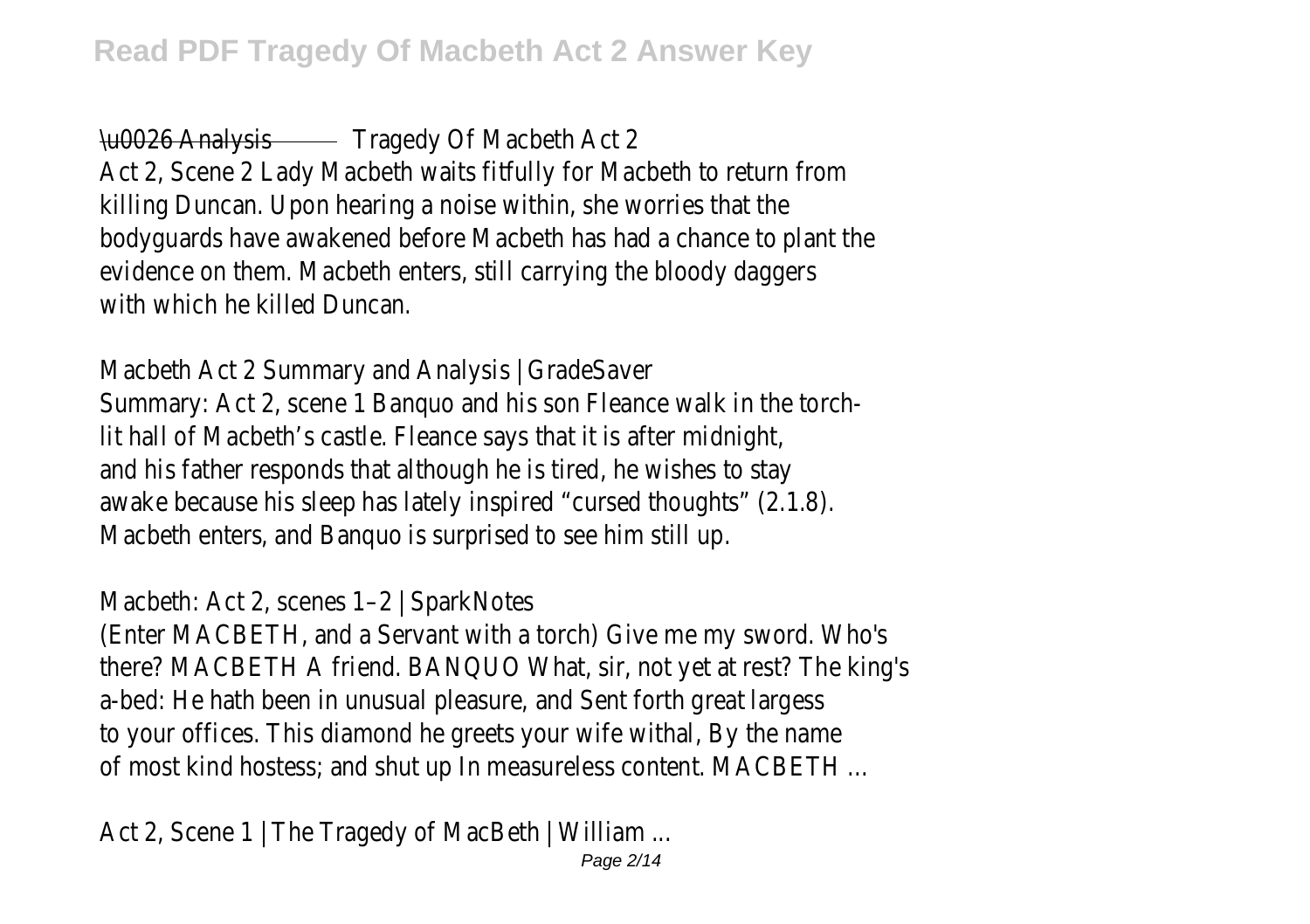The Tragedy of Macbeth. print/save view : Previous scene: Play menu: Next scene Act II, Scene 2. The same. [Enter LADY MACBETH] Lady Macbeth. That which hath made them drunk hath made me bold; What hath quench'd them hath given me fire. Hark! Peace! It was the owl that ...

Macbeth, Act II, Scene 2 : l: Open Source Shakespeare Year Published: 1607 Language: English Country of Origin: England Source: Richard Grant White, ed. The Complete Works of William Shakespeare (New York: Sully and Kleinteich)

Act 2, Scene 4 | The Tragedy of MacBeth | William ...

Act II opens with Banquo and his son, Fleance, making their way to bed in Macbeth's castle. Macbeth emerges from the darkness, and speaks to Banquo. Banquo tells Macbeth that he recently had a dream about the witches and the prophecies, mentioning, in particular, that one of Macbeth's prophecies has come true in some regard.

Macbeth Act II - Summary - Softschools.com Act II: Scene 2. Summary. Having drugged the guards of Duncan 's chamber, Lady Macbeth now meets her husband in the lower courtyard as he emerges from the king's room itself. Macbeth 's conscience is clearly disturbed by what he has done, and once more his wife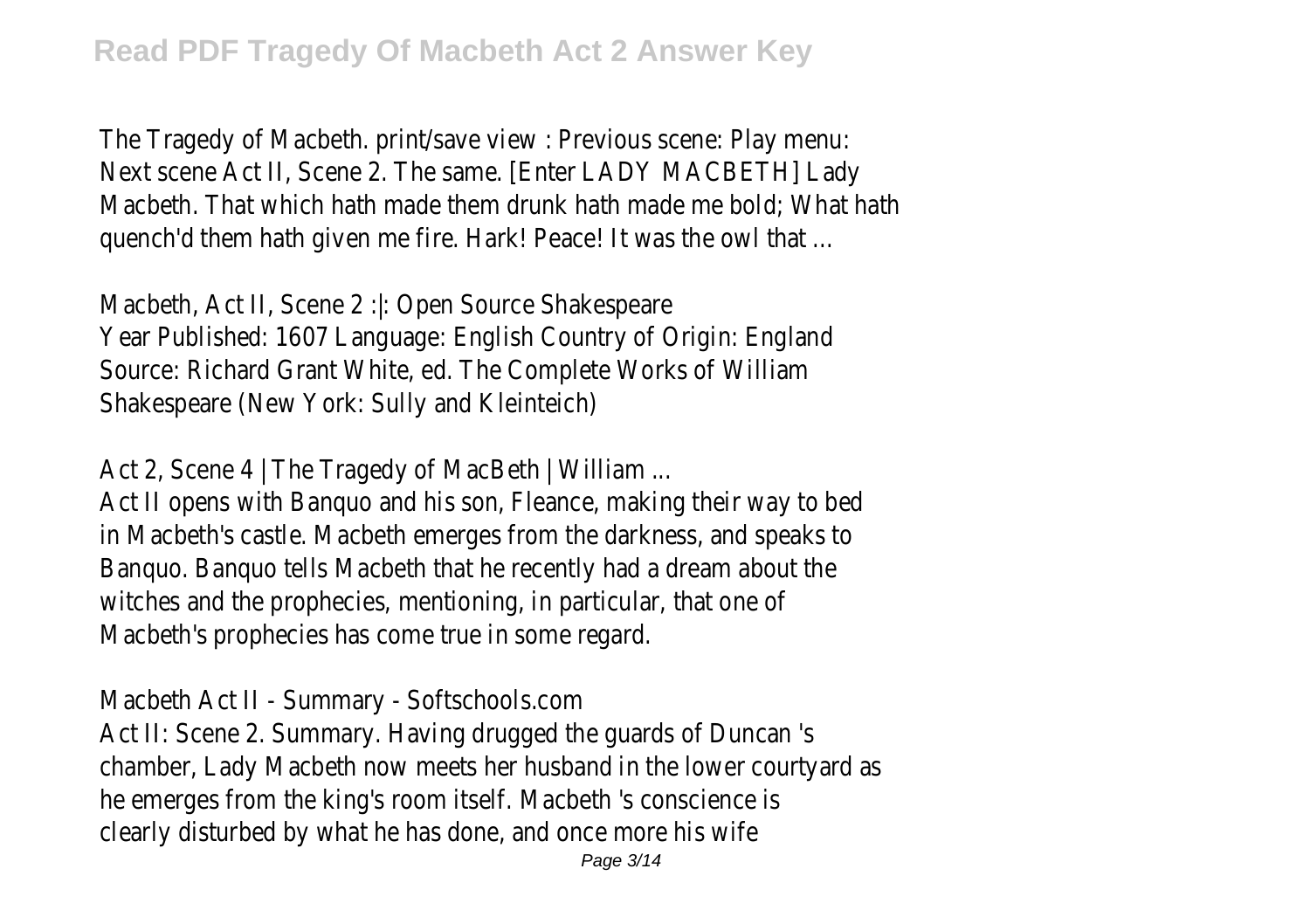criticizes his lack of firmness.

Macbeth: Summary & Analysis Act II Scene 2 | CliffsNotes MACBETH This is a sorry sight. Looking on his hands. LADY MACBETH A foolish thought, to say a sorry sight. MACBETH There's one did laugh in's sleep, and one cried 'Murder!' That they did wake each other: I stood and heard them: But they did say their prayers, and address'd them Again to sleep. LADY MACBETH There are two lodged together. **MACRETH** 

## SCENE II. The same. - William Shakespeare

That was the shriek of an owl—an omen of death like the bell struck at midnight by the night watchman before the cell of a man condemned to death. Macbeth is killing Duncan right now. The doors to Duncan's chamber are open, and the snores of the drunk servants make a mockery of their job of guarding him.

Macbeth Act 2, Scene 2 Translation | Shakescleare, by ... ACT II SCENE I. Court of Macbeth's castle. Enter BANQUO, and FLEANCE bearing a torch before him BANQUO How goes the night, boy? FLEANCE The moon is down; I have not heard the clock. BANQUO And she goes down at twelve. FLEANCE I take't, 'tis later, sir. BANQUO Hold, take my sword. Page 4/14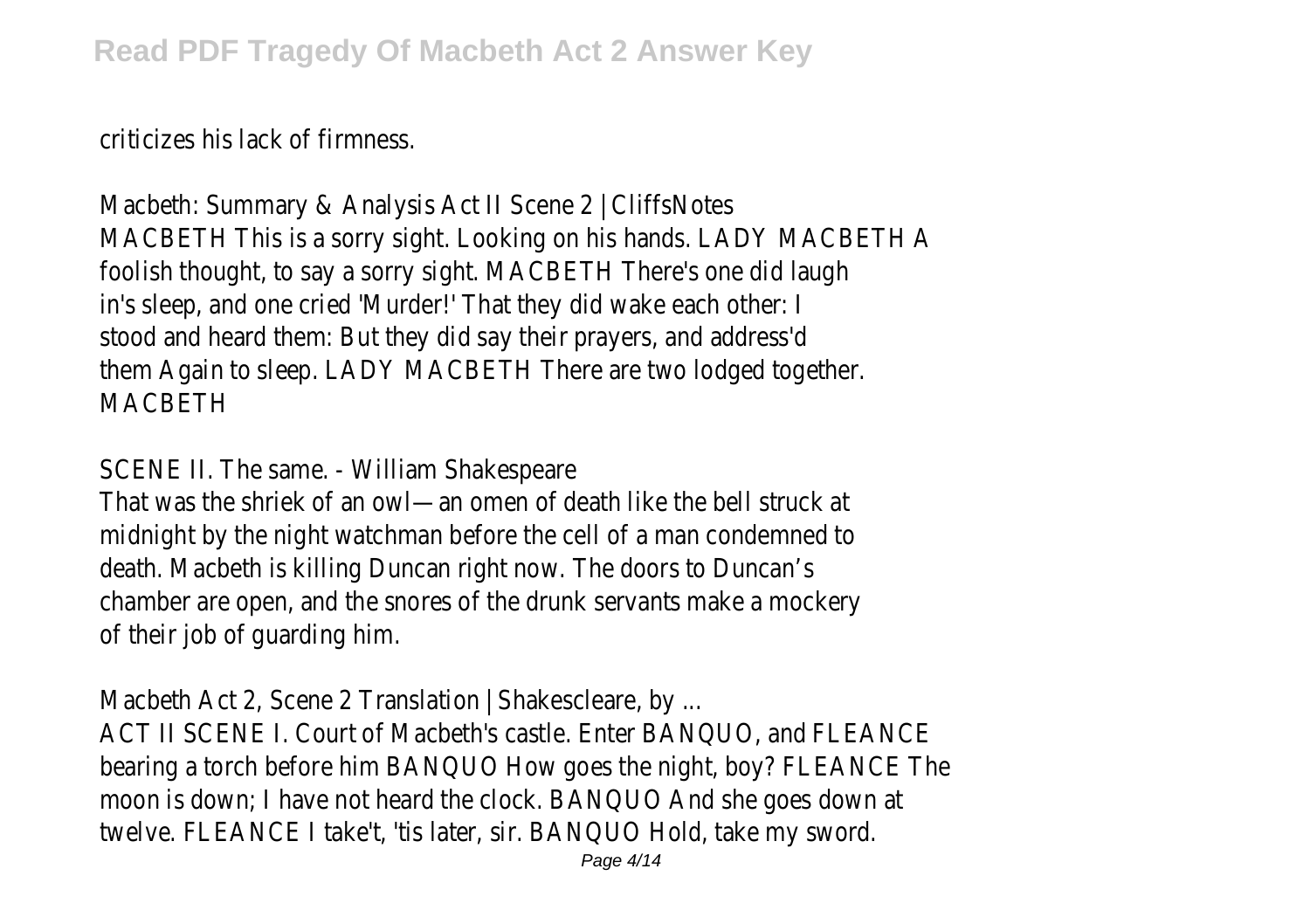There's husbandry in heaven; Their candles are all out. Take thee that too.

Macbeth: Entire Play - William Shakespeare Macbeth (/ m ? k ? b ? ? /; full title The Tragedy of Macbeth) is a tragedy by William Shakespeare; it is thought to have been first performed in 1606. It dramatises the damaging physical and psychological effects of political ambition on those who seek power for its own sake. Of all the plays that Shakespeare wrote during the reign of James I, who was patron of Shakespeare's acting ...

Macbeth - Wikipedia

In this opening scene of Act II, as in the later Porter scene, the audience feels momentarily suspended from the action but in no way removed from the intensity of emotion as the innocent Banquo and his son pass the time of night.

Macbeth: Summary & Analysis Act II Scene 1 | CliffsNotes Year Published: 1607 Language: English Country of Origin: England Source: Richard Grant White, ed. The Complete Works of William Shakespeare (New York: Sully and Kleinteich)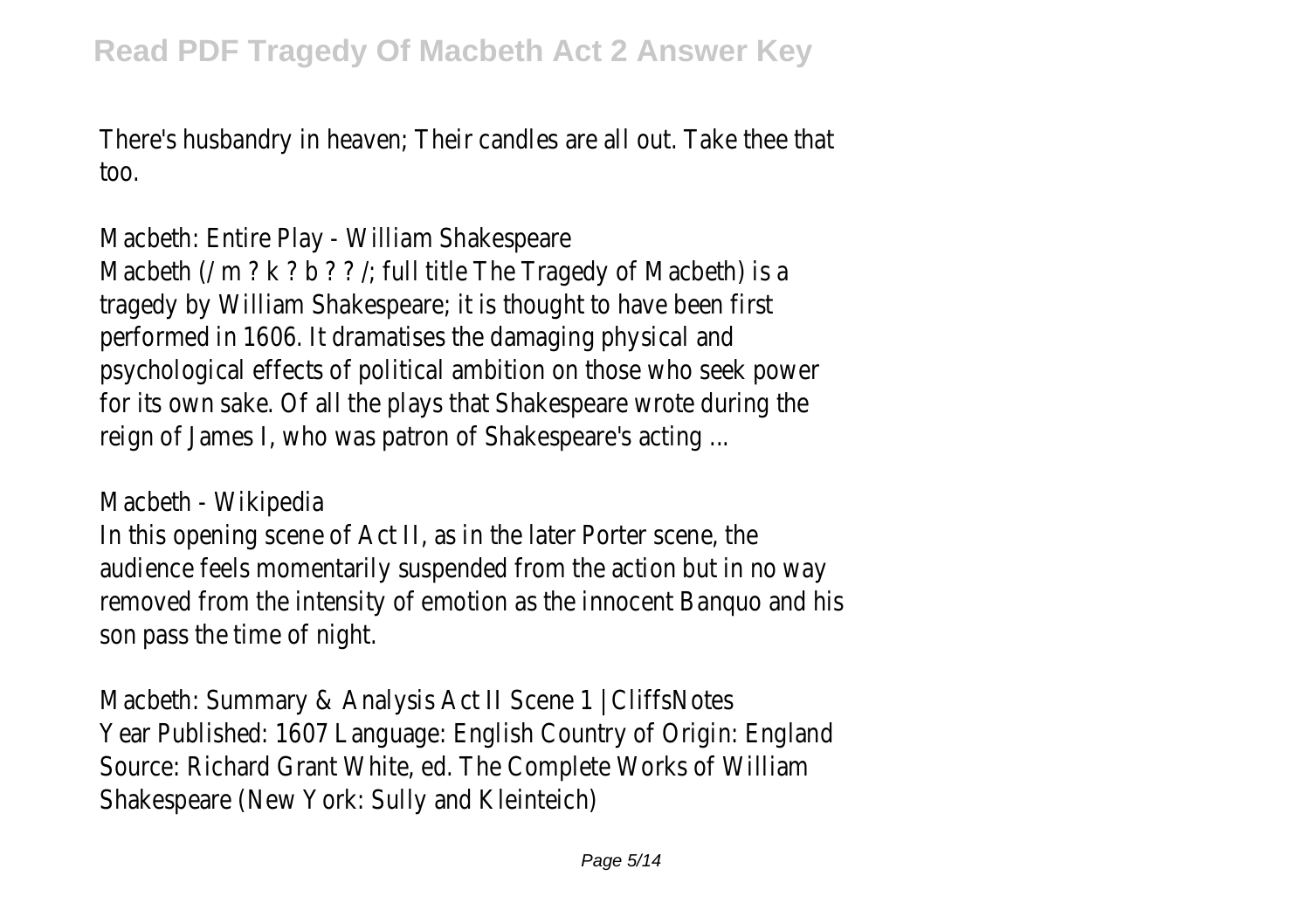Act 4, Scene 2 | The Tragedy of MacBeth | William ...

(Enter LADY MACBETH and a Servant) LADY MACBETH Is Banquo gone from court? Servant Ay, madam, but returns again to-night. LADY MACBETH Say to the king, I would attend his leisure For a few words. Servant Madam, I will. (Exit) LADY MACBETH Nought's had, all's spent, Where our desire is got without content: 'Tis safer to be that which we destroy

Act 3, Scene 2 | The Tragedy of MacBeth | William ... This will allow them to murder Duncan and lay the blame on the two drunken bodyguards. Macbeth is astonished by her cruelty but resigns to follow through with her plans. Analysis. Fate, Prophecy, and Equivocation. Just as the Porter in Act 2 extemporizes about the sin of equivocation, the play figures equivocation as one of its most important themes.

Macbeth Act 1 Summary and Analysis | GradeSaver

The Tragedy of Macbeth. print/save view : Previous scene: Play menu: Next scene Act II, Scene 1. Court of Macbeth's castle. [Enter BANQUO, and FLEANCE bearing a torch before him] Banquo. How goes the night, boy? Fleance. The moon is down; I have not heard the clock. 570; Banquo. And she goes down at twelve. ...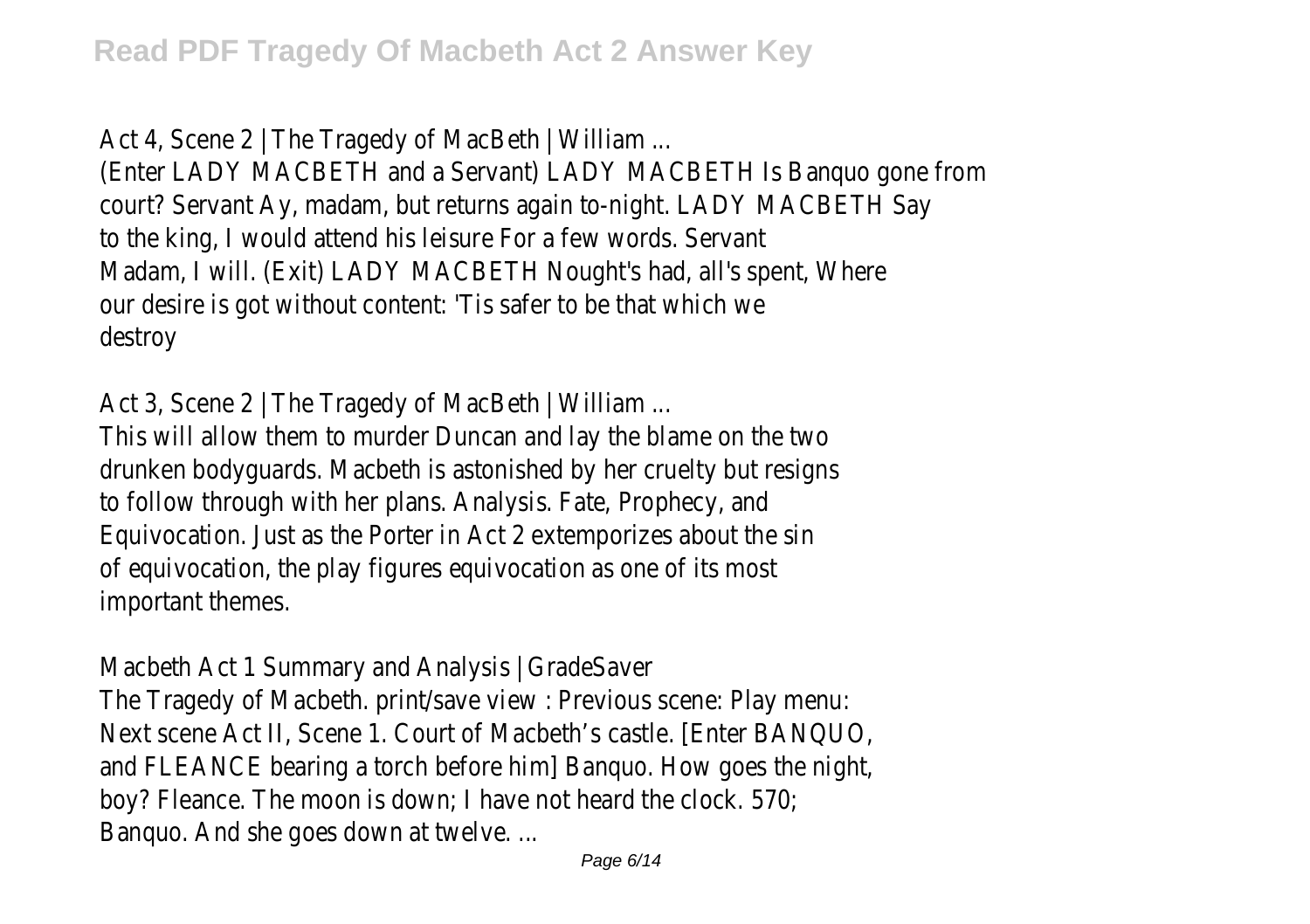Macbeth, Act II, Scene 1 : : Open Source Shakespeare Scene 2 Lady Macbeth speaks of her strength. She couldn't kill the king because in sleep he resembled her father. Macbeth comes after murdering the king and both assure each other.

Macbeth Act 2 Summary - Scene-wise | English Summary Macbeth reminds the murderers that Fleance must be killed along with his father and tells them to wait within the castle for his command. Read a translation of Act 3, scene 1 ? Summary: Act 3, scene 2. Elsewhere in the castle, Lady Macbeth expresses despair and sends a servant to fetch her husband.

| Shakespeare   Macbeth Act 2 Audiobook (Dramatic Reading) |                                       |                           | Macbeth Act 2 |  |
|----------------------------------------------------------|---------------------------------------|---------------------------|---------------|--|
| Summary with Key Quotes \u0026 English Subtitles         |                                       | Macbeth, Act 2            |               |  |
| Macbeth Summary (Act 2 Scene 1) - Nerdstudy              |                                       | Macbeth by William        |               |  |
| Shakespeare   Act 2, Scene 1 Summary \u0026 Analysis     |                                       | Shakespeare               |               |  |
| Macbeth Act 1 Audiobook (Dramatic Reading)               |                                       | Macbeth - Act 2 - William |               |  |
| Shakespeare - librivox audio                             | Shakespeare   Macbeth Act 3 Audiobook |                           |               |  |
| (Dramatic Reading)                                       | Macbeth acts 2 \u0026 3               | Act 2 Macbeth summary     | Plot          |  |
|                                                          | Page 7/14                             |                           |               |  |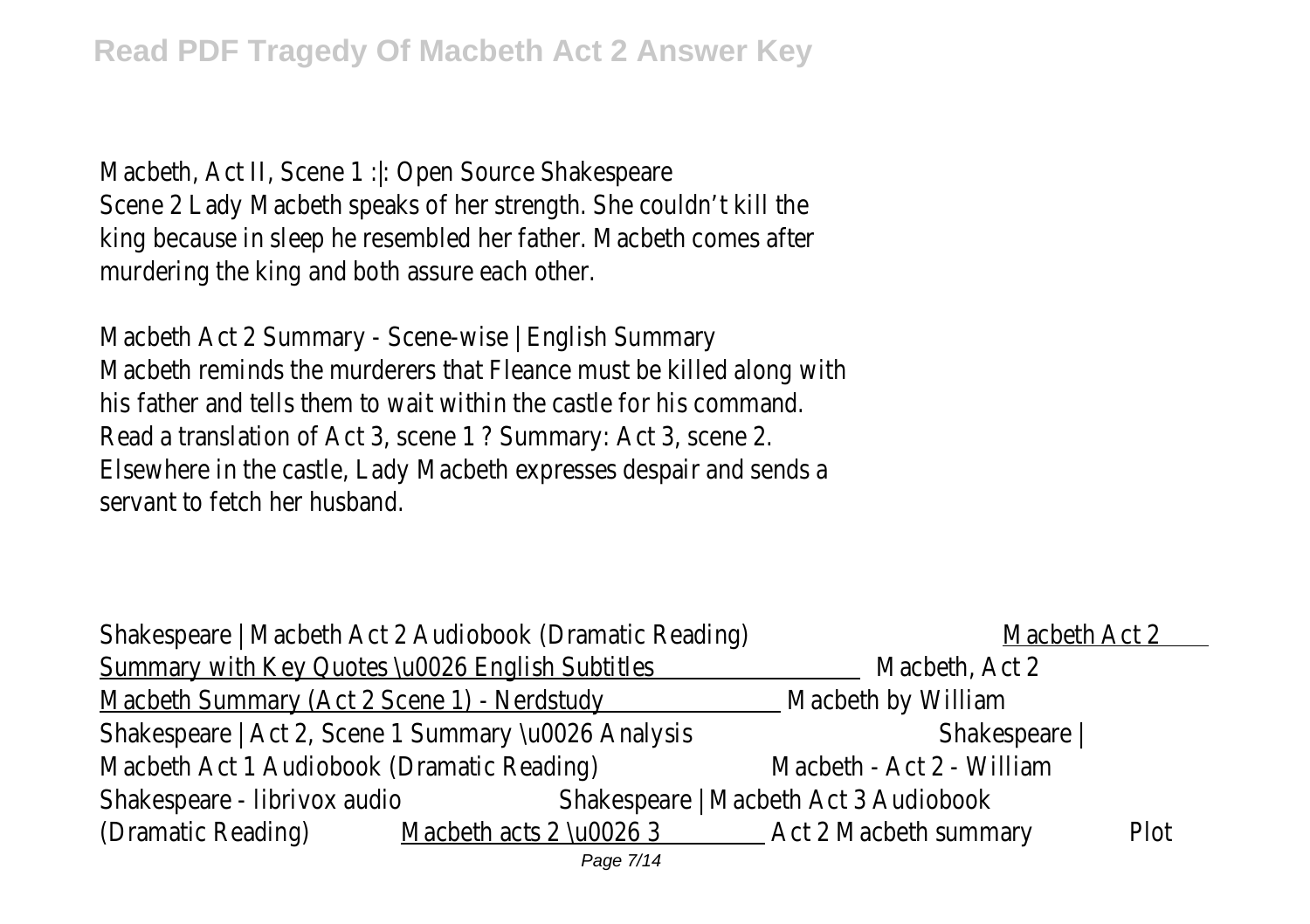## **Read PDF Tragedy Of Macbeth Act 2 Answer Key**

| Macbeth Act 2                                                            |                                                                       | Macbeth by William Shakespeare   Act 2, Scene 2 Summary |                  |  |  |
|--------------------------------------------------------------------------|-----------------------------------------------------------------------|---------------------------------------------------------|------------------|--|--|
| \u0026 Analysis                                                          | Is this a dagger which I see before me?                               |                                                         | Macbeth-Act 2    |  |  |
| Sc 3 Porter scene                                                        | Macbeth Act 2 Scene 3 The Porter                                      |                                                         | – Macbeth, Act 1 |  |  |
| [Shakespeare: The Animated Tales] Macbeth                                |                                                                       |                                                         |                  |  |  |
|                                                                          | \"Shakespeare's MACBETH\" Cliffsnotes' Video Summary                  |                                                         | Macbeth - Top 10 |  |  |
| Questions                                                                | Macbeth Act 2 Scene 2                                                 | Macbeth Act 1: Summary                                  | Macbeth Summary  |  |  |
| The Tragedy of Macbeth (Act II) [AudioBook]<br>Macbeth Act 2 (Audiobook) |                                                                       |                                                         |                  |  |  |
| by Shakespeare                                                           | Macbeth Act 2 Analysis                                                | Shakespeare   Hamlet Act 2                              |                  |  |  |
| <b>Audiobook (Dramatic Reading)</b>                                      |                                                                       | Shakespeare   Macbeth Act 5 Audiobook                   |                  |  |  |
| (Dramatic Reading)                                                       |                                                                       | Shakespeare   Macbeth Act 4 Audiobook (Dramatic         |                  |  |  |
| Macbeth Act 1 Summary with Key Quotes \u0026 English<br>Reading) example |                                                                       |                                                         |                  |  |  |
| Subtitles Macbeth by William Shakespeare   Act 2, Scene 3 Summary        |                                                                       |                                                         |                  |  |  |
|                                                                          | \u0026 Analysis Tragedy Of Macbeth Act 2                              |                                                         |                  |  |  |
|                                                                          | Act 2, Scene 2 Lady Macbeth waits fitfully for Macbeth to return from |                                                         |                  |  |  |
| killing Duncan. Upon hearing a noise within, she worries that the        |                                                                       |                                                         |                  |  |  |
| bodyguards have awakened before Macbeth has had a chance to plant the    |                                                                       |                                                         |                  |  |  |
| evidence on them. Macbeth enters, still carrying the bloody daggers      |                                                                       |                                                         |                  |  |  |
| with which he killed Duncan.                                             |                                                                       |                                                         |                  |  |  |
|                                                                          |                                                                       |                                                         |                  |  |  |
|                                                                          | Macbeth Act 2 Summary and Analysis   GradeSaver                       |                                                         |                  |  |  |
|                                                                          | Summary: Act 2, scene 1 Banquo and his son Fleance walk in the torch- |                                                         |                  |  |  |
| lit hall of Macbeth's castle. Fleance says that it is after midnight,    |                                                                       |                                                         |                  |  |  |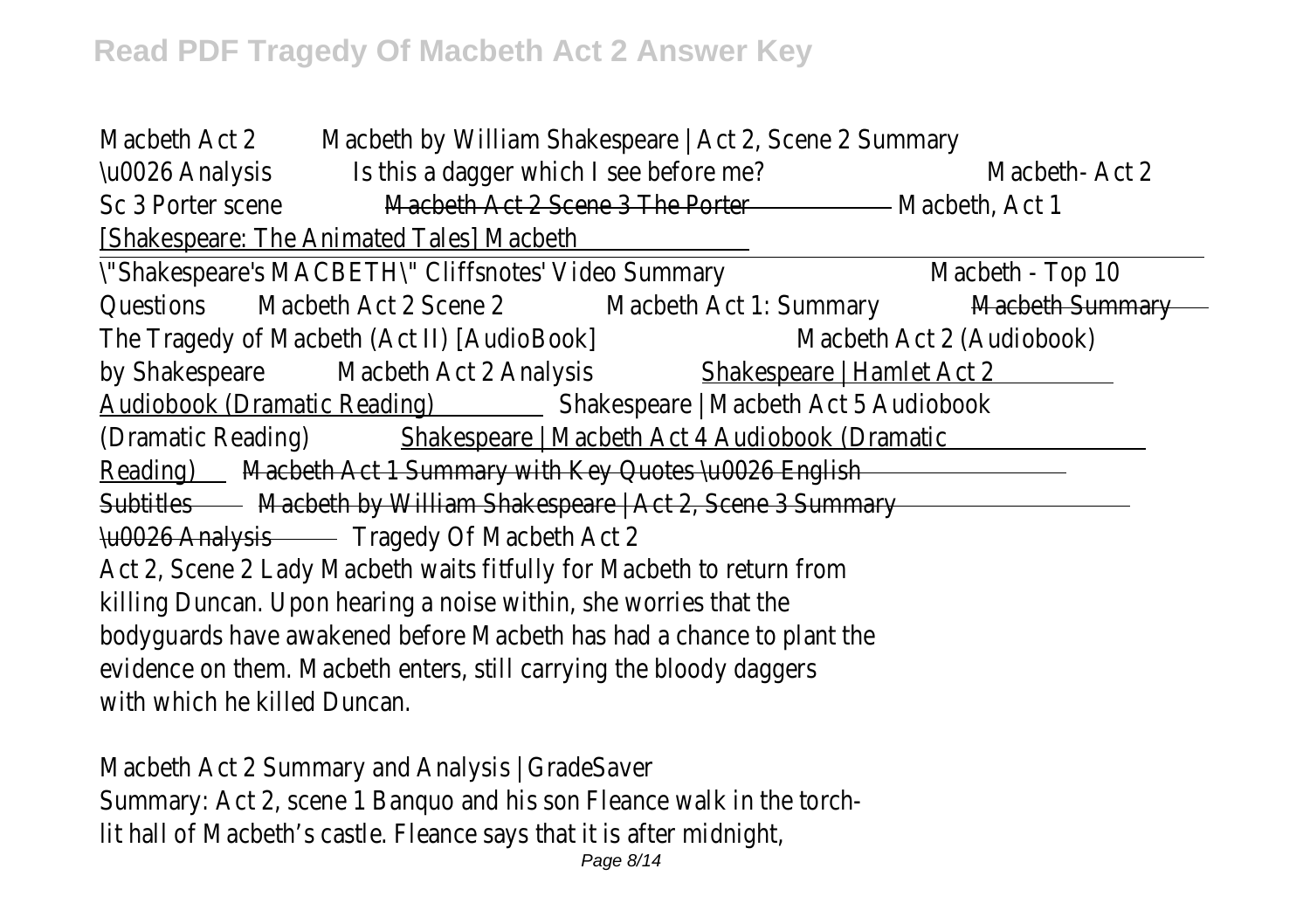and his father responds that although he is tired, he wishes to stay awake because his sleep has lately inspired "cursed thoughts" (2.1.8). Macbeth enters, and Banquo is surprised to see him still up.

Macbeth: Act 2, scenes 1–2 | SparkNotes

(Enter MACBETH, and a Servant with a torch) Give me my sword. Who's there? MACBETH A friend. BANQUO What, sir, not yet at rest? The king's a-bed: He hath been in unusual pleasure, and Sent forth great largess to your offices. This diamond he greets your wife withal, By the name of most kind hostess; and shut up In measureless content. MACBETH ...

Act 2, Scene 1 | The Tragedy of MacBeth | William ... The Tragedy of Macbeth. print/save view : Previous scene: Play menu: Next scene Act II, Scene 2. The same. [Enter LADY MACBETH] Lady Macbeth. That which hath made them drunk hath made me bold; What hath quench'd them hath given me fire. Hark! Peace! It was the owl that ...

Macbeth, Act II, Scene 2 :|: Open Source Shakespeare Year Published: 1607 Language: English Country of Origin: England Source: Richard Grant White, ed. The Complete Works of William Shakespeare (New York: Sully and Kleinteich)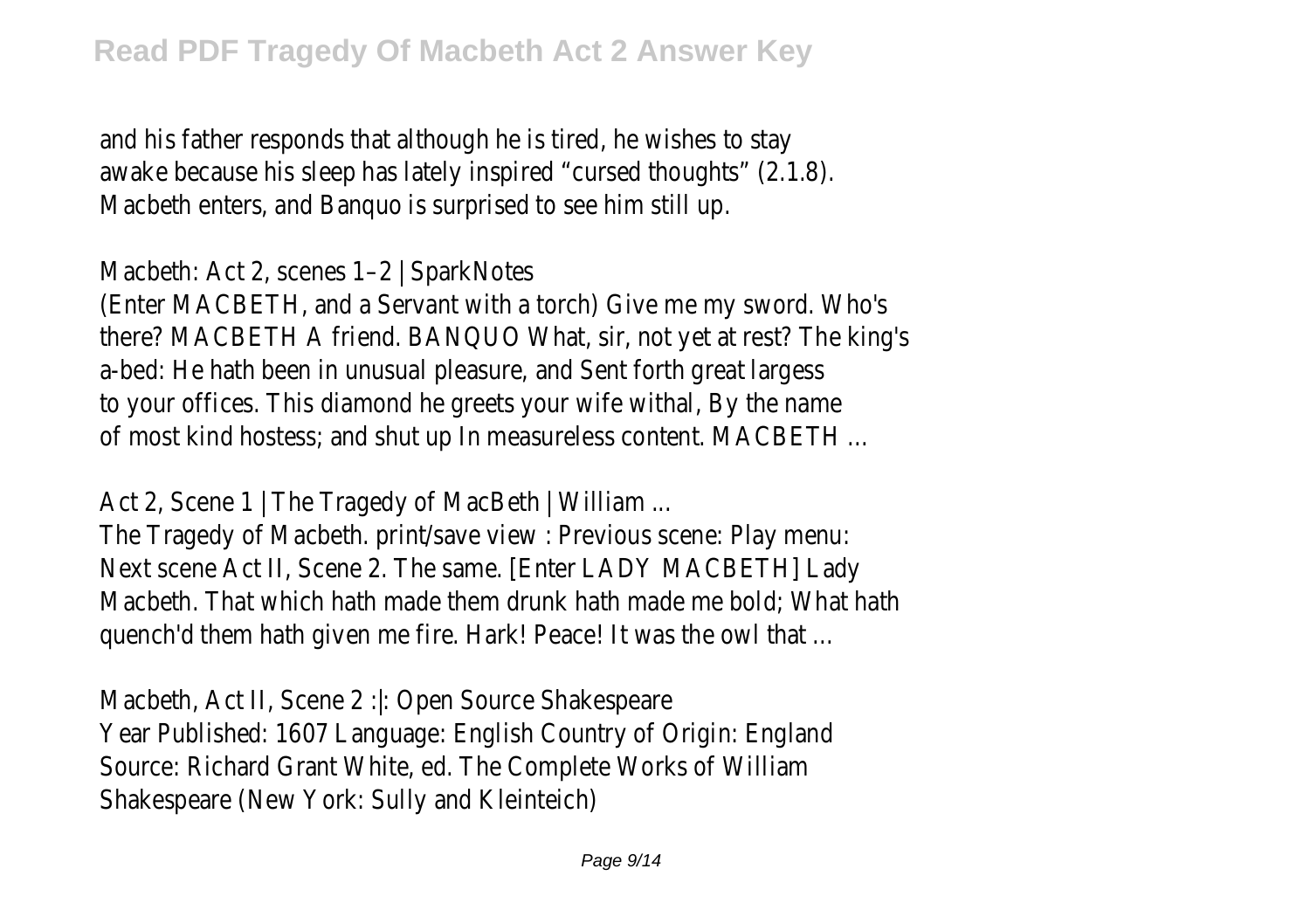Act 2, Scene 4 | The Tragedy of MacBeth | William ...

Act II opens with Banquo and his son, Fleance, making their way to bed in Macbeth's castle. Macbeth emerges from the darkness, and speaks to Banquo. Banquo tells Macbeth that he recently had a dream about the witches and the prophecies, mentioning, in particular, that one of Macbeth's prophecies has come true in some regard.

Macbeth Act II - Summary - Softschools.com Act II: Scene 2. Summary. Having drugged the guards of Duncan 's chamber, Lady Macbeth now meets her husband in the lower courtyard as he emerges from the king's room itself. Macbeth 's conscience is clearly disturbed by what he has done, and once more his wife criticizes his lack of firmness.

Macbeth: Summary & Analysis Act II Scene 2 | CliffsNotes MACBETH This is a sorry sight. Looking on his hands. LADY MACBETH A foolish thought, to say a sorry sight. MACBETH There's one did laugh in's sleep, and one cried 'Murder!' That they did wake each other: I stood and heard them: But they did say their prayers, and address'd them Again to sleep. LADY MACBETH There are two lodged together. MACBETH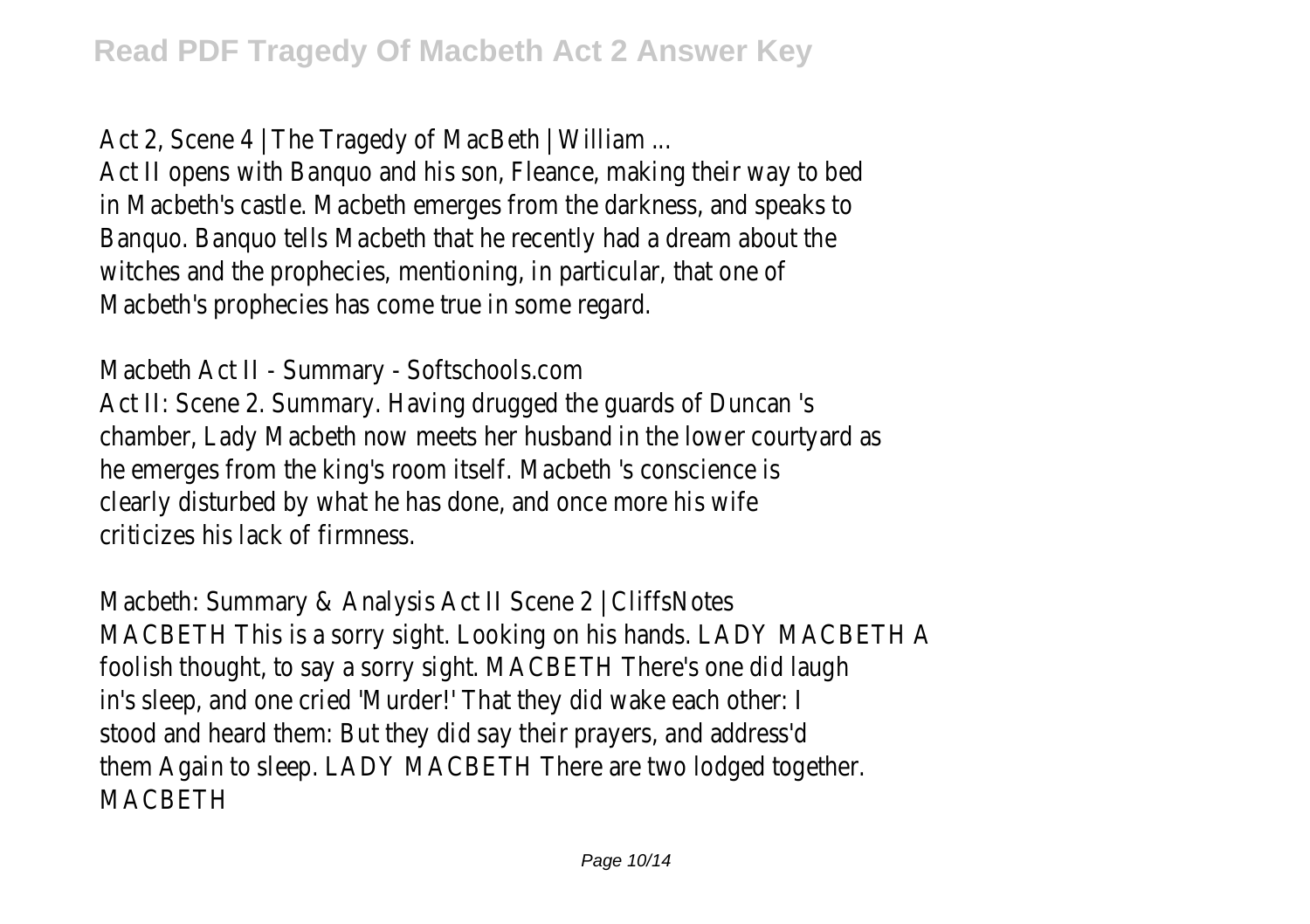SCENE II. The same. - William Shakespeare

That was the shriek of an owl—an omen of death like the bell struck at midnight by the night watchman before the cell of a man condemned to death. Macbeth is killing Duncan right now. The doors to Duncan's chamber are open, and the snores of the drunk servants make a mockery of their job of guarding him.

Macbeth Act 2, Scene 2 Translation | Shakescleare, by ... ACT II SCENE I. Court of Macbeth's castle. Enter BANQUO, and FLEANCE bearing a torch before him BANQUO How goes the night, boy? FLEANCE The moon is down; I have not heard the clock. BANQUO And she goes down at twelve. FLEANCE I take't, 'tis later, sir. BANQUO Hold, take my sword. There's husbandry in heaven; Their candles are all out. Take thee that too.

Macbeth: Entire Play - William Shakespeare

Macbeth (/ m ? k ? b ? ? /; full title The Tragedy of Macbeth) is a tragedy by William Shakespeare; it is thought to have been first performed in 1606. It dramatises the damaging physical and psychological effects of political ambition on those who seek power for its own sake. Of all the plays that Shakespeare wrote during the reign of James I, who was patron of Shakespeare's acting ...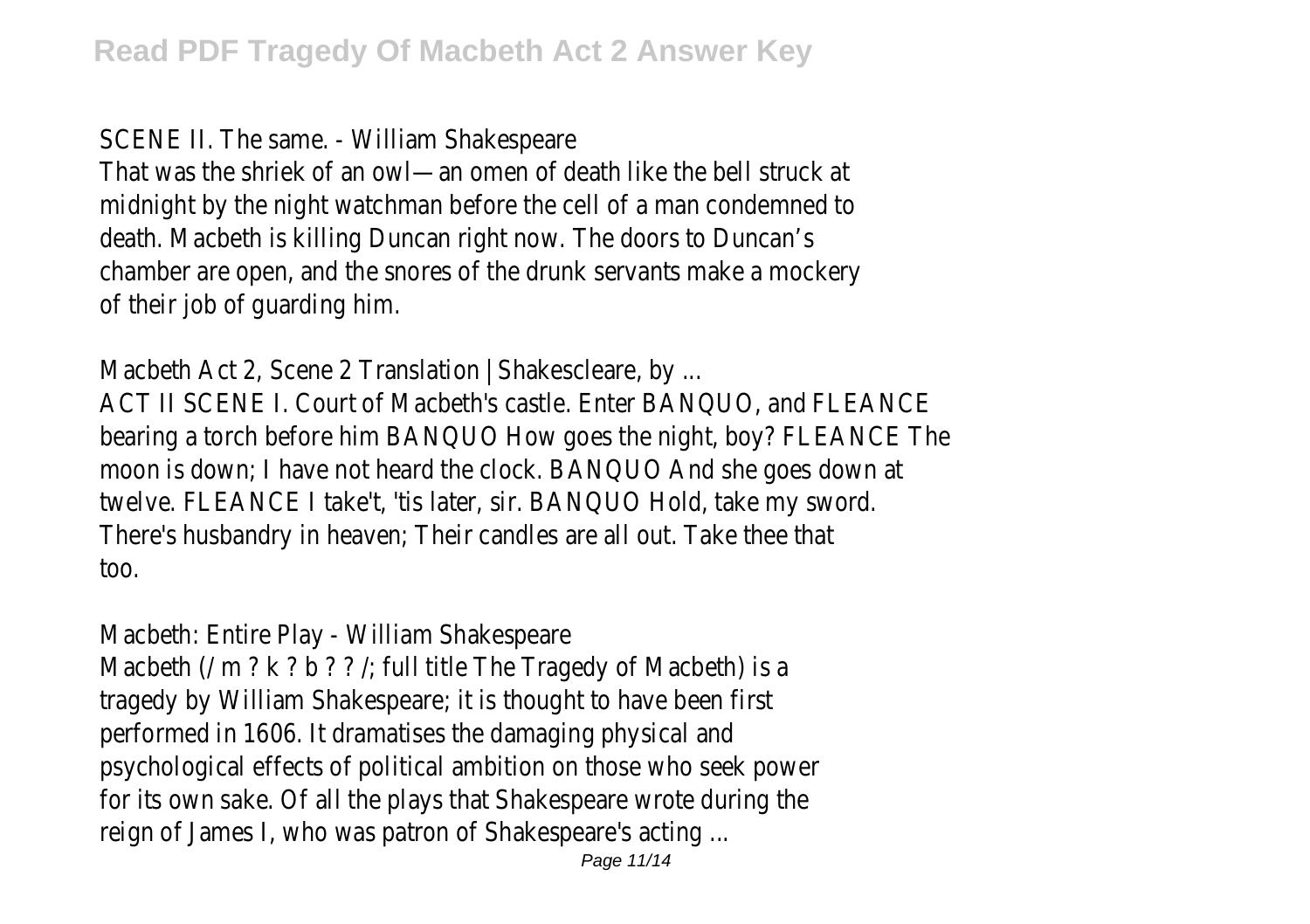Macbeth - Wikipedia

In this opening scene of Act II, as in the later Porter scene, the audience feels momentarily suspended from the action but in no way removed from the intensity of emotion as the innocent Banquo and his son pass the time of night.

Macbeth: Summary & Analysis Act II Scene 1 | CliffsNotes Year Published: 1607 Language: English Country of Origin: England Source: Richard Grant White, ed. The Complete Works of William Shakespeare (New York: Sully and Kleinteich)

Act 4, Scene 2 | The Tragedy of MacBeth | William ... (Enter LADY MACBETH and a Servant) LADY MACBETH Is Banquo gone from court? Servant Ay, madam, but returns again to-night. LADY MACBETH Say to the king, I would attend his leisure For a few words. Servant Madam, I will. (Exit) LADY MACBETH Nought's had, all's spent, Where our desire is got without content: 'Tis safer to be that which we destroy

Act 3, Scene 2 | The Tragedy of MacBeth | William ... This will allow them to murder Duncan and lay the blame on the two Page 12/14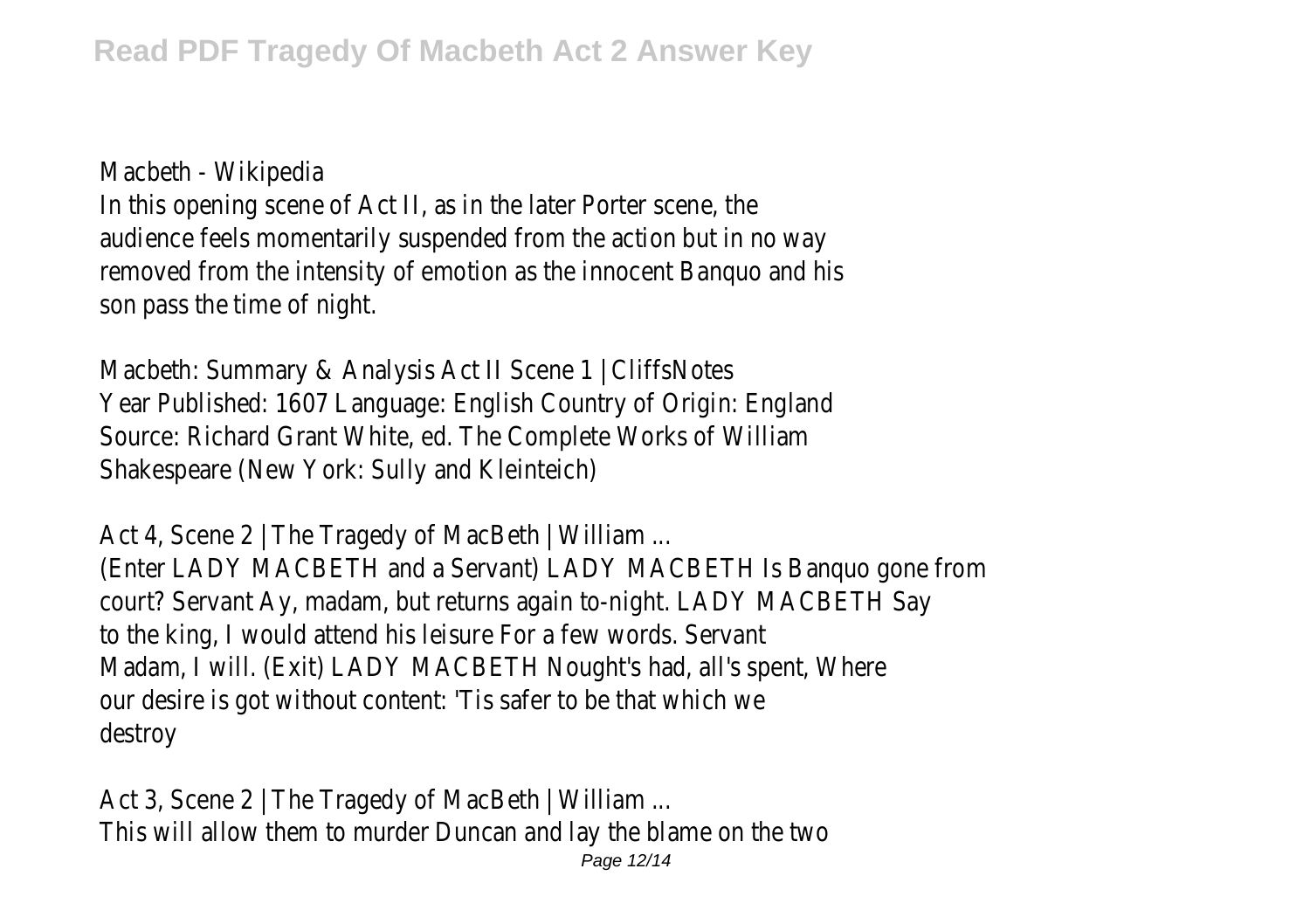drunken bodyguards. Macbeth is astonished by her cruelty but resigns to follow through with her plans. Analysis. Fate, Prophecy, and Equivocation. Just as the Porter in Act 2 extemporizes about the sin of equivocation, the play figures equivocation as one of its most important themes.

Macbeth Act 1 Summary and Analysis | GradeSaver The Tragedy of Macbeth. print/save view : Previous scene: Play menu: Next scene Act II, Scene 1. Court of Macbeth's castle. [Enter BANQUO, and FLEANCE bearing a torch before him] Banquo. How goes the night, boy? Fleance. The moon is down; I have not heard the clock. 570; Banquo. And she goes down at twelve. ...

Macbeth, Act II, Scene 1 : l: Open Source Shakespeare Scene 2 Lady Macbeth speaks of her strength. She couldn't kill the king because in sleep he resembled her father. Macbeth comes after murdering the king and both assure each other.

Macbeth Act 2 Summary - Scene-wise | English Summary Macbeth reminds the murderers that Fleance must be killed along with his father and tells them to wait within the castle for his command. Read a translation of Act 3, scene 1 ? Summary: Act 3, scene 2.